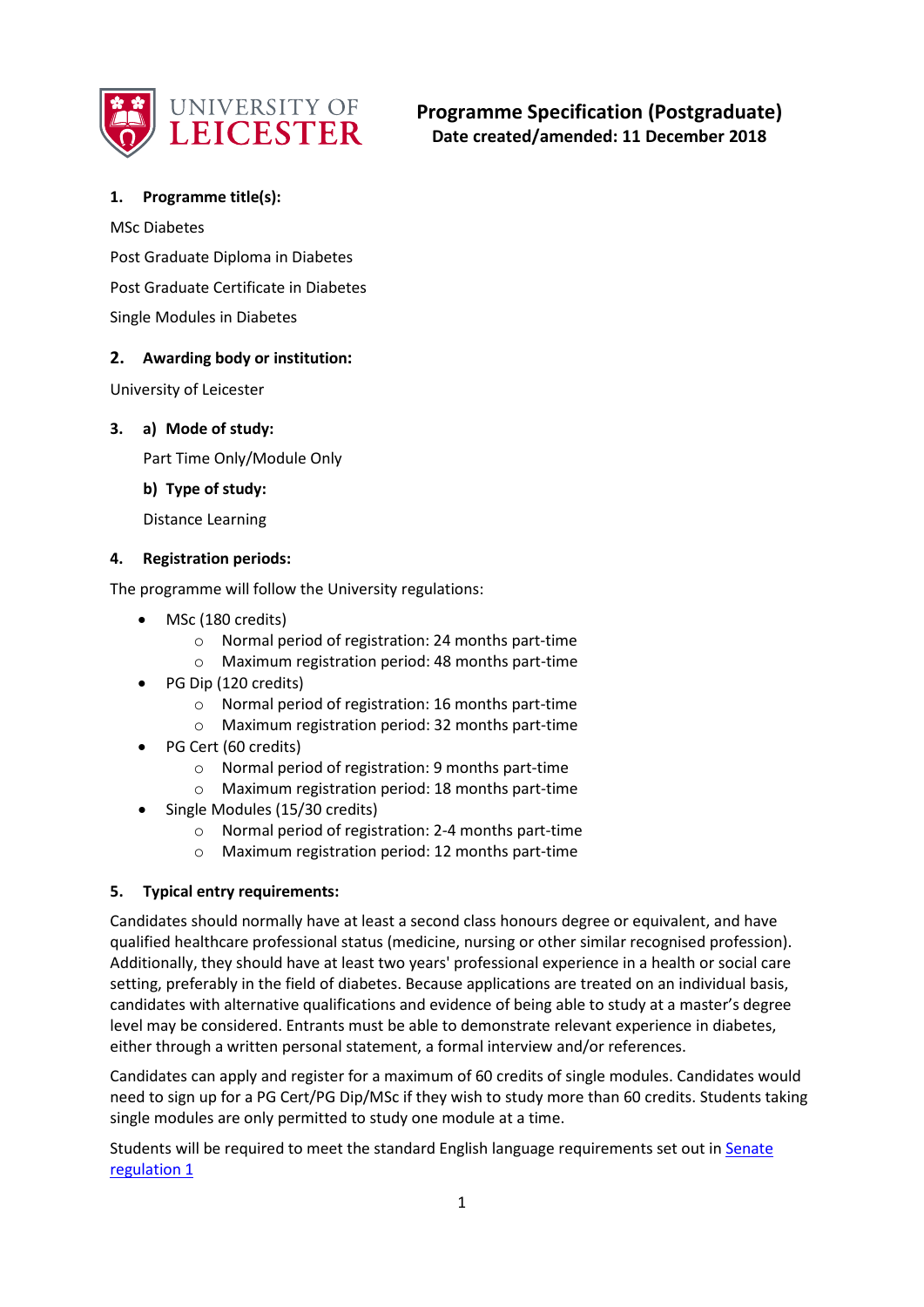# **6. Accreditation of Prior Learning:**

Students can APL up to 60 credits into the PG Diploma or the MSc from another course and in accordance with [Senate Regulation 2](http://www.le.ac.uk/senate-regulation2) and the University [Policy on the Accreditation of Prior Learning.](http://www2.le.ac.uk/offices/sas2/quality/accreditation-of-prior-learning) Credits must be at Level 7 and must be relevant to the programme. For the PG Cert students will be able to APL up to 30 credits into the programme. All APL of credits will be considered on an individual basis by the course directors once evidence of the APL credits has been submitted.

## **7. Programme aims:**

This programme aims:

- To equip students with the knowledge and skills to deliver effective, high quality, evidence based clinical diabetes care in adults underpinned by the latest academic advances
- To maximise confidence by providing a highly interactive positive learning environment in which the student realises their own academic development
- To give MSc students experience of research through the module entitled Foundation Research and the Dissertation Module which will prepare them for further research opportunities or health related career posts requiring these skills.

### **8. Reference points used to inform the programme specification:**

The programme is being written in accordance with the International Curriculum for Diabetes Health Professional Education (2008)

The following documents have been used to provide benchmarking and inform the content and standard of the programme:

- [University of Leicester Learning and Teaching Strategy 2011-2016](http://www2.le.ac.uk/offices/sas2/quality/learnteach)
- External Examiners' report (annual)
- University of Leicester Periodic Developmental Review Report
- [QAA Institutional Audit \(2009\)](http://www.qaa.ac.uk/docs/qaa/reports/university-of-leicester-ia-09.pdf?sfvrsn=b078f581_4)
- The framework for higher education qualifications in England, Wales and Northern Ireland FHEQ. 2<sup>nd</sup> Edition (October 2014)
- QAA. Benchmark Statement: Health Care Programmes Phase 2 (2004)
- NHS. National Service Framework for Diabetes: Standards (Dec 2001)
- NICE Technology Appraisals related to diabetes
- NICE Guidance related to diabetes
- [QAA The UK Quality Code for Higher Education](http://qaa.ac.uk/en/quality-code/the-existing-uk-quality-code)
- QAA Masters Degree Characteristics 2015
- [IDF International Standards for Education of Diabetes Health Care Professionals \(2015\)](https://www.idf.org/our-activities/advocacy-awareness/resources-and-tools/63:international-standards-for-education-of-diabetes-health-professionals.html)
- Feedback from the Marketing Communications Office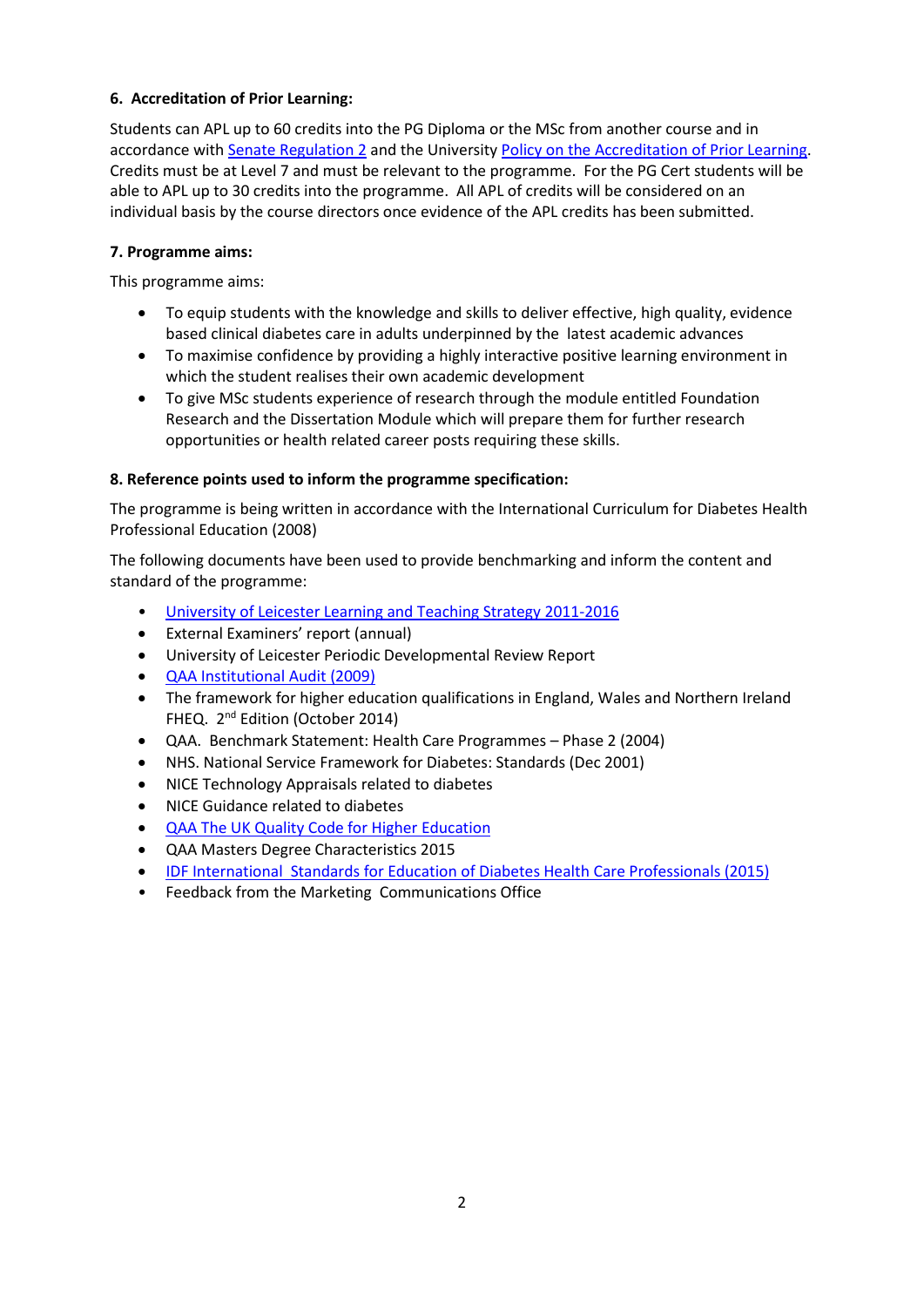### **9. Programme Outcomes:**

Unless otherwise stated, programme outcomes apply to all awards specified in 1. Programme title(s).

| <b>Intended Learning</b><br><b>Outcomes</b>                                                                                                                                                                                                                            | <b>Teaching and Learning Methods</b>                                                                                                                                             | <b>How Demonstrated?</b>                                                                                 |  |
|------------------------------------------------------------------------------------------------------------------------------------------------------------------------------------------------------------------------------------------------------------------------|----------------------------------------------------------------------------------------------------------------------------------------------------------------------------------|----------------------------------------------------------------------------------------------------------|--|
| (a) Discipline specific knowledge and competencies                                                                                                                                                                                                                     |                                                                                                                                                                                  |                                                                                                          |  |
|                                                                                                                                                                                                                                                                        | <b>Knowledge</b>                                                                                                                                                                 |                                                                                                          |  |
| <b>Certificate</b>                                                                                                                                                                                                                                                     | <b>Certificate</b>                                                                                                                                                               | <b>Certificate</b>                                                                                       |  |
| Identify and recognise the<br>components of clinical presentation<br>and management in all aspects of<br>diabetes care. In addition to this<br>students will gain sound knowledge<br>of the theories and evidence bases<br>underpinning their chosen option<br>modules | On line Lectures and podcasts, tutorials,<br>directed reading, webinars, problem<br>solving online scenarios, discussion<br>forums, reflective journals and weekly<br>live chats | Essays, exam, discussion forum and<br>reflective journal<br>Complete assignments                         |  |
| <b>Diploma</b>                                                                                                                                                                                                                                                         | Diploma                                                                                                                                                                          | Diploma                                                                                                  |  |
| In addition to the above, graduates<br>should possess a sound knowledge<br>of the complications of diabetes,<br>and knowledge from their extra<br>option modules studied                                                                                               | As above                                                                                                                                                                         | As above                                                                                                 |  |
| <b>Masters</b>                                                                                                                                                                                                                                                         | <b>Masters</b>                                                                                                                                                                   | <b>Masters</b>                                                                                           |  |
| In addition to the above, students<br>should possess knowledge of<br>research methods and<br>methodologies through the<br>Foundation Research Module and<br>management of dissertation<br>project                                                                      | In addition to the above, the dissertation<br>supervision process, tutorials and<br>independent study.                                                                           | Oral presentation of dissertation and<br>completion of written dissertation.                             |  |
|                                                                                                                                                                                                                                                                        | <b>Concepts</b>                                                                                                                                                                  |                                                                                                          |  |
| <b>Certificate</b>                                                                                                                                                                                                                                                     | <b>Certificate</b>                                                                                                                                                               | <b>Certificate</b>                                                                                       |  |
| Demonstrate how to interpret,<br>evaluate and apply theory of the<br>concepts of various areas of<br>diabetes care to clinical practice,<br>including, basic clinical<br>presentation and management,<br>new and advanced therapies,<br>insulin management             | On line lectures and podcasts, tutorials,<br>directed reading, webinars, problem<br>solving online scenarios, discussion<br>forums, reflective journals and weekly<br>live chats | Essays, discussion forum and reflective<br>journal<br>Complete assignments                               |  |
| <b>Diploma</b>                                                                                                                                                                                                                                                         | Diploma                                                                                                                                                                          | Diploma                                                                                                  |  |
| In addition to the above, students<br>should be able to explain and<br>critique core methods relating to<br>the presentation and management<br>of diabetes complications, to their<br>chosen option modules                                                            | On line Lectures and podcasts, tutorials,<br>directed reading, webinars, problem<br>solving online scenarios, discussion<br>forums, reflective journals and weekly<br>live chats | As above                                                                                                 |  |
| <b>Masters</b>                                                                                                                                                                                                                                                         | <b>Masters</b>                                                                                                                                                                   | <b>Masters</b>                                                                                           |  |
| In addition to the above, graduates<br>should be able to explain and<br>critique the application of research<br>methods concepts to a dissertation<br>project                                                                                                          | In addition to the above, the dissertation<br>supervision process, tutorials and<br>independent study.                                                                           | In addition to the above, oral<br>presentation of dissertation and<br>completion of written dissertation |  |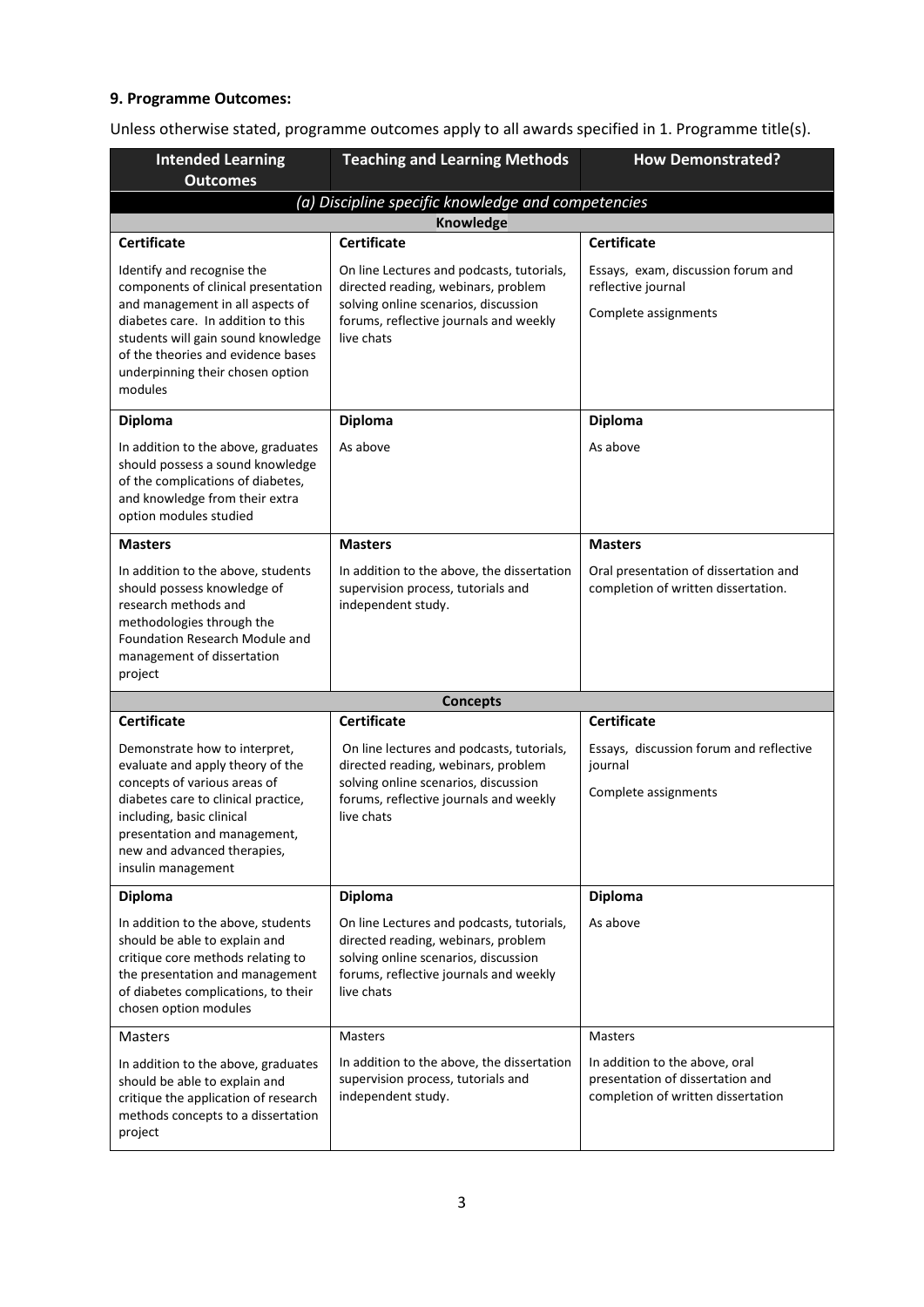| <b>Intended Learning</b><br><b>Outcomes</b>                                                                                                                                                                                                                                                                 | <b>Teaching and Learning Methods</b>                                                                                                                                              | <b>How Demonstrated?</b>                                                                                 |  |  |
|-------------------------------------------------------------------------------------------------------------------------------------------------------------------------------------------------------------------------------------------------------------------------------------------------------------|-----------------------------------------------------------------------------------------------------------------------------------------------------------------------------------|----------------------------------------------------------------------------------------------------------|--|--|
|                                                                                                                                                                                                                                                                                                             | <b>Techniques</b>                                                                                                                                                                 |                                                                                                          |  |  |
| <b>Certificate</b>                                                                                                                                                                                                                                                                                          | <b>Certificate</b>                                                                                                                                                                | <b>Certificate</b>                                                                                       |  |  |
| Demonstrate clinical expertise and<br>identify personal competencies<br>needed in clinical practice for<br>various aspects of diabetes care,<br>being able to identify appropriate<br>treatment and management<br>regimens with the ability to justify<br>choice of chosen clinical<br>management decisions | On line lectures and podcasts, tutorials,<br>directed reading, webinars, problem<br>solving online scenarios, discussion<br>forums, reflective journals and weekly<br>live chats  | Essays, exam, discussion forum and<br>reflective journal<br>Complete assignments                         |  |  |
| <b>Diploma</b>                                                                                                                                                                                                                                                                                              | <b>Diploma</b>                                                                                                                                                                    | <b>Diploma</b>                                                                                           |  |  |
| As above in additional speciality<br>areas of diabetes                                                                                                                                                                                                                                                      | On line lectures and podcasts, tutorials,<br>directed reading, webinars, problem<br>solving online scenarios, discussion<br>forums, reflective journals and weekly<br>live chats  | As above                                                                                                 |  |  |
| <b>Masters</b>                                                                                                                                                                                                                                                                                              | <b>Masters</b>                                                                                                                                                                    | <b>Masters</b>                                                                                           |  |  |
| In addition to the above, students<br>should apply chosen research<br>methods/techniques to a<br>dissertation project                                                                                                                                                                                       | In addition to the above, the dissertation<br>supervision process, tutorials and<br>independent study.                                                                            | In addition to the above;<br>Oral presentation of dissertation and<br>completion of written dissertation |  |  |
|                                                                                                                                                                                                                                                                                                             | <b>Critical analysis</b>                                                                                                                                                          |                                                                                                          |  |  |
| <b>Certificate</b>                                                                                                                                                                                                                                                                                          | <b>Certificate</b>                                                                                                                                                                | <b>Certificate</b>                                                                                       |  |  |
| Critically review, debate and<br>discuss literature on the<br>management of diabetes care                                                                                                                                                                                                                   | On line lectures and podcasts, tutorials,<br>directed reading, webinars, problem<br>solving online scenarios, discussion<br>forums, reflective journals and weekly<br>live chats. | Essays, exam, discussion forum and<br>reflective journal<br>Complete assignments                         |  |  |
| <b>Diploma</b>                                                                                                                                                                                                                                                                                              | <b>Diploma</b>                                                                                                                                                                    | Diploma                                                                                                  |  |  |
| As above in additional specialist<br>subjects related to diabetes                                                                                                                                                                                                                                           | As above                                                                                                                                                                          | As above                                                                                                 |  |  |
| <b>Masters</b>                                                                                                                                                                                                                                                                                              | <b>Masters</b>                                                                                                                                                                    | <b>Masters</b>                                                                                           |  |  |
| In addition to the above, be able to<br>analyse, interpret and critically<br>appraise dissertation data/findings<br>and discuss recommendations                                                                                                                                                             | In addition to the above, the dissertation<br>supervision process, tutorials and<br>independent research                                                                          | In addition to the above;<br>Oral presentation of dissertation and<br>completion of written dissertation |  |  |
|                                                                                                                                                                                                                                                                                                             | <b>Presentation</b>                                                                                                                                                               |                                                                                                          |  |  |
| <b>Certificate</b>                                                                                                                                                                                                                                                                                          | <b>Certificate</b>                                                                                                                                                                | <b>Certificate</b>                                                                                       |  |  |
| Ability to present orally in writing<br>individual and group work,<br>specifically case study discussions,<br>critical appraisal of published<br>literature                                                                                                                                                 | On line lectures and podcasts, tutorials,<br>directed reading, webinars, problem<br>solving online scenarios, discussion<br>forums, reflective journals and weekly<br>live chats  | Essays, exam, discussion forum and<br>reflective journal<br>Complete assignments                         |  |  |
| <b>Diploma</b>                                                                                                                                                                                                                                                                                              | <b>Diploma</b>                                                                                                                                                                    | Diploma                                                                                                  |  |  |
| As above                                                                                                                                                                                                                                                                                                    | As above                                                                                                                                                                          | As above                                                                                                 |  |  |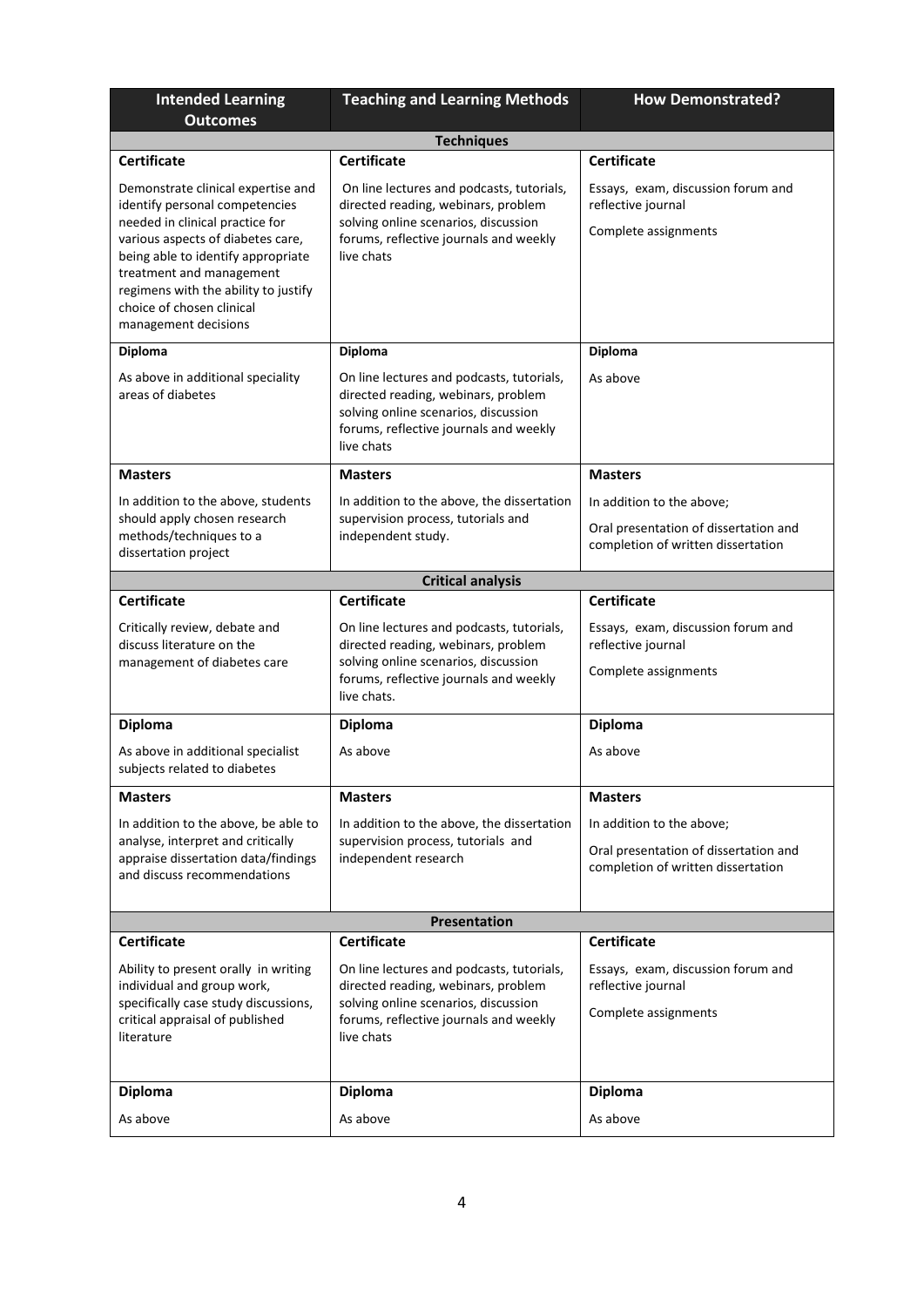| <b>Intended Learning</b><br><b>Outcomes</b>                                                                                                                                                                                                                                                                                                                                                                                                                                                                    | <b>Teaching and Learning Methods</b>                                                                                                                                                                                                                                                               | <b>How Demonstrated?</b>                                                                                 |  |  |
|----------------------------------------------------------------------------------------------------------------------------------------------------------------------------------------------------------------------------------------------------------------------------------------------------------------------------------------------------------------------------------------------------------------------------------------------------------------------------------------------------------------|----------------------------------------------------------------------------------------------------------------------------------------------------------------------------------------------------------------------------------------------------------------------------------------------------|----------------------------------------------------------------------------------------------------------|--|--|
| <b>Masters</b>                                                                                                                                                                                                                                                                                                                                                                                                                                                                                                 | <b>Masters</b>                                                                                                                                                                                                                                                                                     | <b>Masters</b>                                                                                           |  |  |
| In addition to the above, present<br>orally a dissertation proposal and<br>written presentation of dissertation<br>project                                                                                                                                                                                                                                                                                                                                                                                     | In addition to the above, present orally a<br>dissertation proposal and progress and<br>receive feedback; and the dissertation<br>supervision process, tutorials and<br>independent research                                                                                                       | Oral presentation of dissertation and<br>completion of written dissertation                              |  |  |
|                                                                                                                                                                                                                                                                                                                                                                                                                                                                                                                | <b>Appraisal of evidence</b>                                                                                                                                                                                                                                                                       |                                                                                                          |  |  |
| <b>Certificate</b>                                                                                                                                                                                                                                                                                                                                                                                                                                                                                             | <b>Certificate</b>                                                                                                                                                                                                                                                                                 | <b>Certificate</b>                                                                                       |  |  |
| Demonstrate the ability to critically<br>appraise published research<br>literature in relation to clinical<br>areas of diabetes and examine<br>outcomes of this published<br>evidence in relation to clinical<br>practice                                                                                                                                                                                                                                                                                      | On line lectures and podcasts, tutorials,<br>directed reading, webinars, problem<br>solving online scenarios, discussion<br>forums, reflective journals and weekly<br>live chats                                                                                                                   | Essays, exam, discussion forum and<br>reflective journal<br>Complete assignments                         |  |  |
| <b>Diploma</b>                                                                                                                                                                                                                                                                                                                                                                                                                                                                                                 | <b>Diploma</b>                                                                                                                                                                                                                                                                                     | <b>Diploma</b>                                                                                           |  |  |
| As above, in additional specialist<br>subjects related to diabetes                                                                                                                                                                                                                                                                                                                                                                                                                                             | As above                                                                                                                                                                                                                                                                                           | As above                                                                                                 |  |  |
| <b>Masters</b>                                                                                                                                                                                                                                                                                                                                                                                                                                                                                                 | <b>Masters</b>                                                                                                                                                                                                                                                                                     | <b>Masters</b>                                                                                           |  |  |
| In addition to the above;<br>demonstrate an independent level<br>of inquiry at an advanced level                                                                                                                                                                                                                                                                                                                                                                                                               | In addition to the above, the dissertation<br>process and independent research                                                                                                                                                                                                                     | In addition to the above, oral<br>presentation of dissertation and<br>completion of written dissertation |  |  |
|                                                                                                                                                                                                                                                                                                                                                                                                                                                                                                                | (b) Transferable skills                                                                                                                                                                                                                                                                            |                                                                                                          |  |  |
| <b>Certificate</b>                                                                                                                                                                                                                                                                                                                                                                                                                                                                                             | <b>Research skills</b><br><b>Certificate</b>                                                                                                                                                                                                                                                       | <b>Certificate</b>                                                                                       |  |  |
| Locate, organise and critically<br>appraise evidence, interpret and<br>report on findings                                                                                                                                                                                                                                                                                                                                                                                                                      | This is progressively developed through<br>modes of assessment and formative<br>work including the completion of the<br>Distance Learning Introduction Module,<br>which includes study skills, signposting,<br>on line lectures, group online<br>discussions, study groups and directed<br>reading | Essays, exam, discussion forum and<br>reflective journal<br>Complete assignments                         |  |  |
| Diploma                                                                                                                                                                                                                                                                                                                                                                                                                                                                                                        | Diploma                                                                                                                                                                                                                                                                                            | <b>Diploma</b>                                                                                           |  |  |
| As above                                                                                                                                                                                                                                                                                                                                                                                                                                                                                                       | As above                                                                                                                                                                                                                                                                                           | As above                                                                                                 |  |  |
| <b>Masters</b>                                                                                                                                                                                                                                                                                                                                                                                                                                                                                                 | <b>Masters</b>                                                                                                                                                                                                                                                                                     | <b>Masters</b>                                                                                           |  |  |
| In addition to the above, to<br>construct dissertation project<br>based on a focused research<br>question; undertake significant<br>background research and a focused<br>literature review; collect and<br>analyse data which is relevant to<br>research question; interpret and<br>report on findings; critically<br>appraise findings in relation to<br>existing literature, and make<br>recommendations for practice and<br>further research; and construct a<br>critical argument at an advanced<br>level. | In addition to the above, the dissertation<br>supervision process, tutorials and<br>independent research.                                                                                                                                                                                          | Oral presentation of dissertation and<br>completion of written dissertation                              |  |  |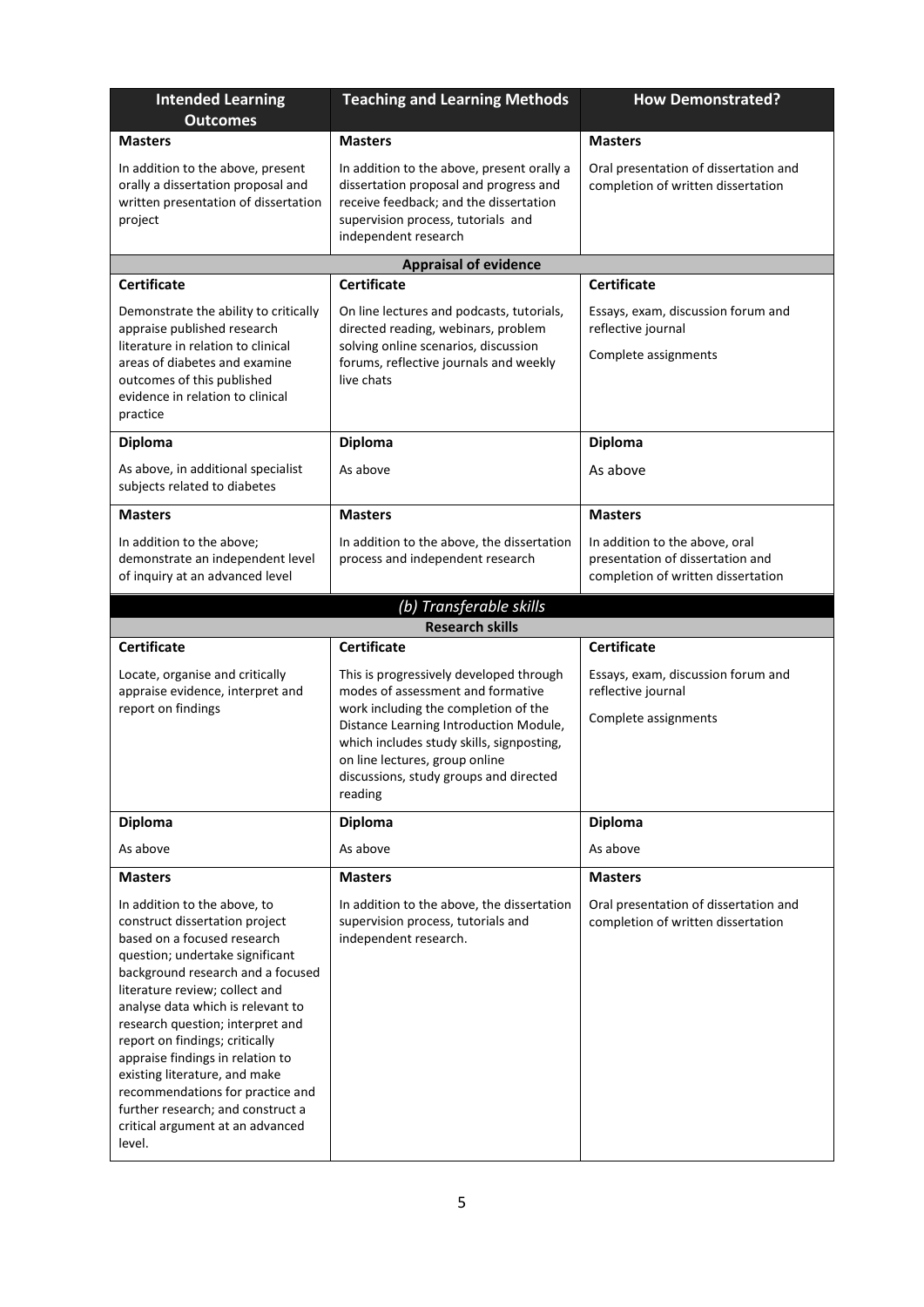| <b>Intended Learning</b><br><b>Outcomes</b>                                                                                                                                                                                                      | <b>Teaching and Learning Methods</b>                                                                                                                                             | <b>How Demonstrated?</b>                                                                                 |  |
|--------------------------------------------------------------------------------------------------------------------------------------------------------------------------------------------------------------------------------------------------|----------------------------------------------------------------------------------------------------------------------------------------------------------------------------------|----------------------------------------------------------------------------------------------------------|--|
|                                                                                                                                                                                                                                                  | <b>Communication skills</b>                                                                                                                                                      |                                                                                                          |  |
| <b>Certificate</b>                                                                                                                                                                                                                               | <b>Certificate</b>                                                                                                                                                               | <b>Certificate</b>                                                                                       |  |
| Demonstrate effective essay<br>writing, and effective<br>communications with fellow<br>students and tutors. Identify<br>effective communication skills<br>needed in clinical practice                                                            | Participation in webinars, on line group<br>discussion forums and weekly live chats                                                                                              | Essays, exam, discussion forum and<br>reflective journal<br>Complete assignments                         |  |
| <b>Diploma</b>                                                                                                                                                                                                                                   | <b>Diploma</b>                                                                                                                                                                   | <b>Diploma</b>                                                                                           |  |
| In addition to the above, critically<br>discuss and present arguments<br>showing a sound level of analysis;<br>communicate ideas effectively<br>(both orally and in writing) using<br>the appropriate academic<br>convention for the discipline. | As above                                                                                                                                                                         | As above                                                                                                 |  |
| <b>Masters</b>                                                                                                                                                                                                                                   | <b>Masters</b>                                                                                                                                                                   | <b>Masters</b>                                                                                           |  |
| In addition to the above, construct<br>a dissertation that is logically<br>structured and written with clarity<br>and precision                                                                                                                  | In addition to the above, the dissertation<br>supervision process and on line group<br>tutorials                                                                                 | In addition to the above, oral<br>presentation of dissertation and<br>completion of written dissertation |  |
|                                                                                                                                                                                                                                                  | Data presentation                                                                                                                                                                |                                                                                                          |  |
| <b>Certificate</b>                                                                                                                                                                                                                               | <b>Certificate</b>                                                                                                                                                               | <b>Certificate</b>                                                                                       |  |
| Interpret and present basic clinical<br>data and identify the strengths and<br>weaknesses of research papers and<br>evidence                                                                                                                     | On line lectures and podcasts, tutorials,<br>directed reading, webinars, problem<br>solving online scenarios, discussion<br>forums, reflective journals and weekly<br>live chats | Essays, exam, discussion forum and<br>reflective journal<br>Complete assignments                         |  |
| <b>Diploma</b>                                                                                                                                                                                                                                   | <b>Diploma</b>                                                                                                                                                                   | Diploma                                                                                                  |  |
| As above                                                                                                                                                                                                                                         | As above                                                                                                                                                                         | As above                                                                                                 |  |
| <b>Masters</b>                                                                                                                                                                                                                                   | <b>Masters</b>                                                                                                                                                                   | <b>Masters</b>                                                                                           |  |
| In addition to the above, interpret<br>and present data/research<br>(extended literature review,<br>methods, findings, conclusion)/<br>clearly and effectively.                                                                                  | In addition to the above, independent<br>research and the dissertation<br>supervision process                                                                                    | In addition to the above, oral<br>presentation of dissertation and<br>completion of written dissertation |  |
| <b>Information technology</b>                                                                                                                                                                                                                    |                                                                                                                                                                                  |                                                                                                          |  |
| <b>Certificate</b>                                                                                                                                                                                                                               | <b>Certificate</b>                                                                                                                                                               | <b>Certificate</b>                                                                                       |  |
| Demonstrate effective skills in IT<br>using basic office packages such as<br>word and powerpoint. Present<br>assignments in line with the course<br>requirements using appropriate IT<br>resources                                               | On line lectures and podcasts, tutorials,<br>directed reading, webinars, problem<br>solving online scenarios, discussion<br>forums, reflective journals and weekly<br>live chats | Essays, exam, discussion forum and<br>reflective journal<br>Complete assignments                         |  |
| Diploma                                                                                                                                                                                                                                          | Diploma                                                                                                                                                                          | <b>Diploma</b>                                                                                           |  |
| As above                                                                                                                                                                                                                                         | As above                                                                                                                                                                         | As above                                                                                                 |  |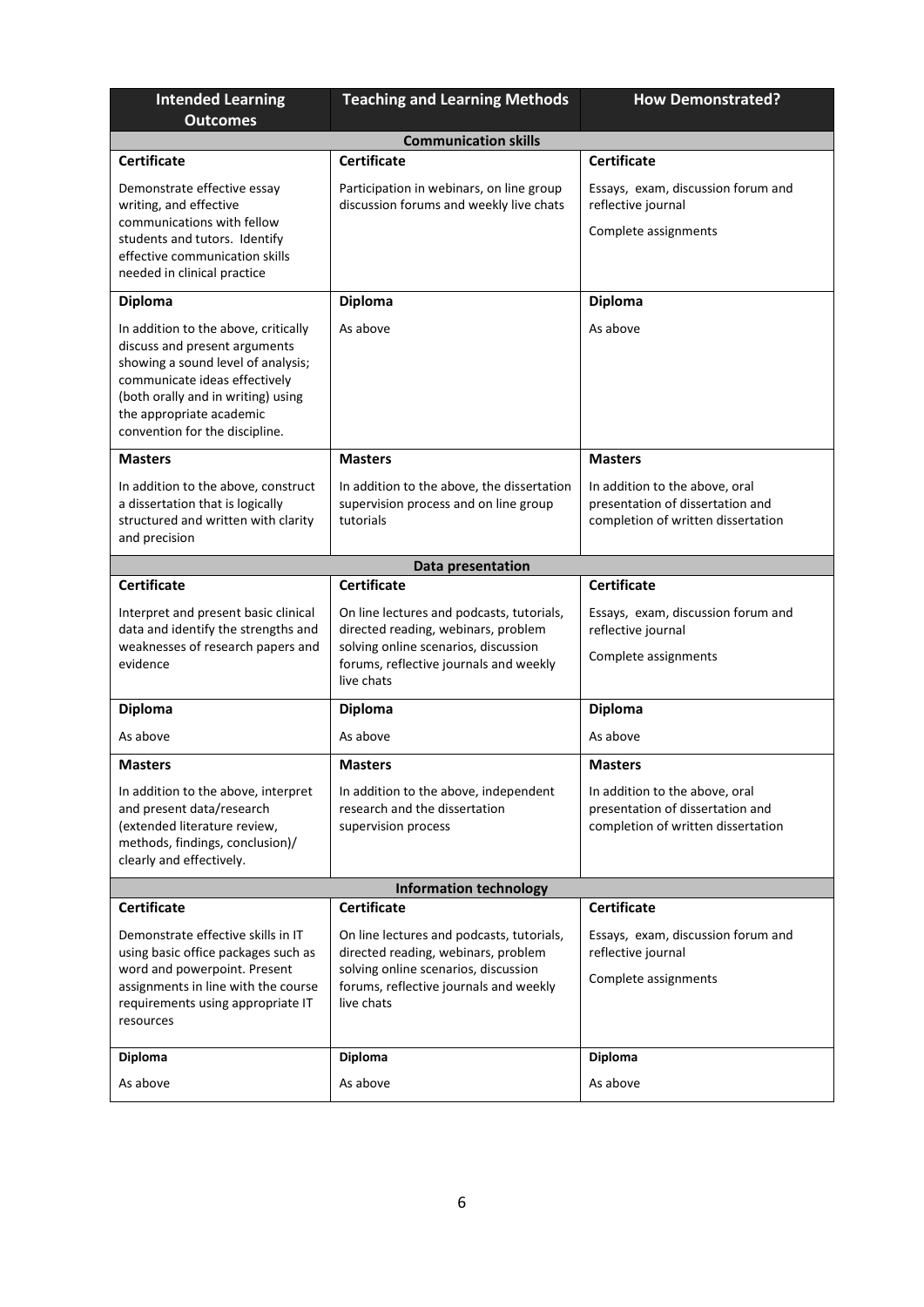| <b>Intended Learning</b><br><b>Outcomes</b>                                                                                                                                                                | <b>Teaching and Learning Methods</b>                                                                                                                                                  | <b>How Demonstrated?</b>                                                                                 |  |
|------------------------------------------------------------------------------------------------------------------------------------------------------------------------------------------------------------|---------------------------------------------------------------------------------------------------------------------------------------------------------------------------------------|----------------------------------------------------------------------------------------------------------|--|
| <b>Masters</b>                                                                                                                                                                                             | <b>Masters</b>                                                                                                                                                                        | <b>Masters</b>                                                                                           |  |
| In addition to the above, use<br>appropriate IT programmes and<br>software to organise, analyse and<br>present data, and to<br>produce/present written<br>dissertation (long document).                    | In addition to the above, the dissertation<br>supervision process, and experience of<br>conducting research and writing the<br>dissertation.                                          | In addition to the above, oral<br>presentation of dissertation and<br>completion of written dissertation |  |
|                                                                                                                                                                                                            | <b>Problem solving</b>                                                                                                                                                                |                                                                                                          |  |
| <b>Certificate</b>                                                                                                                                                                                         | <b>Certificate</b>                                                                                                                                                                    | <b>Certificate</b>                                                                                       |  |
| Recognise a clinical problem within<br>a case study scenario and use<br>problem solving skills to consider<br>the published evidence and justify<br>the appropriate course of<br>treatment for the patient | Case study presentations and analysis,<br>group discussion, directed reading                                                                                                          | Essays, exam, discussion forum and<br>reflective journal<br>Complete assignments                         |  |
| Diploma                                                                                                                                                                                                    | <b>Diploma</b>                                                                                                                                                                        | Diploma                                                                                                  |  |
| As above                                                                                                                                                                                                   | As above                                                                                                                                                                              | As above                                                                                                 |  |
| <b>Masters</b>                                                                                                                                                                                             | <b>Masters</b>                                                                                                                                                                        | <b>Masters</b>                                                                                           |  |
| As above                                                                                                                                                                                                   | In addition to the above, the dissertation<br>supervision process; experience of<br>conducting independent dissertation<br>project/writing the dissertation and<br>receiving feedback | In addition to the above, oral<br>presentation of dissertation and<br>completion of written dissertation |  |
|                                                                                                                                                                                                            | <b>Working relationships</b>                                                                                                                                                          |                                                                                                          |  |
| <b>Certificate</b>                                                                                                                                                                                         | <b>Certificate</b>                                                                                                                                                                    | <b>Certificate</b>                                                                                       |  |
| Demonstrate effective<br>communication and ability to work<br>effectively in groups/teams to<br>problem solve and critically<br>appraise evidence and treatment<br>management options                      | Webinars, tutorials, discussion boards<br>and problem solving discussion groups                                                                                                       | Essays, exam, discussion forum and<br>reflective journal<br>Complete assignments                         |  |
| <b>Diploma</b>                                                                                                                                                                                             | <b>Diploma</b>                                                                                                                                                                        | Diploma                                                                                                  |  |
| As above                                                                                                                                                                                                   | As above                                                                                                                                                                              | As above                                                                                                 |  |
| <b>Masters</b>                                                                                                                                                                                             | <b>Masters</b>                                                                                                                                                                        | <b>Masters</b>                                                                                           |  |
| As above                                                                                                                                                                                                   | In addition to the above, the dissertation<br>supervision process.                                                                                                                    | In addition to the above, oral<br>presentation of dissertation and<br>completion of written dissertation |  |
|                                                                                                                                                                                                            | <b>Managing learning</b>                                                                                                                                                              |                                                                                                          |  |
| <b>Certificate</b>                                                                                                                                                                                         | <b>Certificate</b>                                                                                                                                                                    | <b>Certificate</b>                                                                                       |  |
| Reflect, appraise and evaluate own<br>learning, showing the ability to<br>identify areas of academic and<br>clinical practice that require<br>increased acquisition of skills                              | On line lectures and podcasts, tutorials,<br>directed reading, webinars and problem<br>solving online scenarios, discussion<br>forums, reflective journals and weekly<br>live chats.  | Essays, exam, discussion forum and<br>reflective journal<br>Complete assignments                         |  |
| <b>Diploma</b>                                                                                                                                                                                             | <b>Diploma</b>                                                                                                                                                                        | Diploma                                                                                                  |  |
| As above                                                                                                                                                                                                   | As above                                                                                                                                                                              | As above                                                                                                 |  |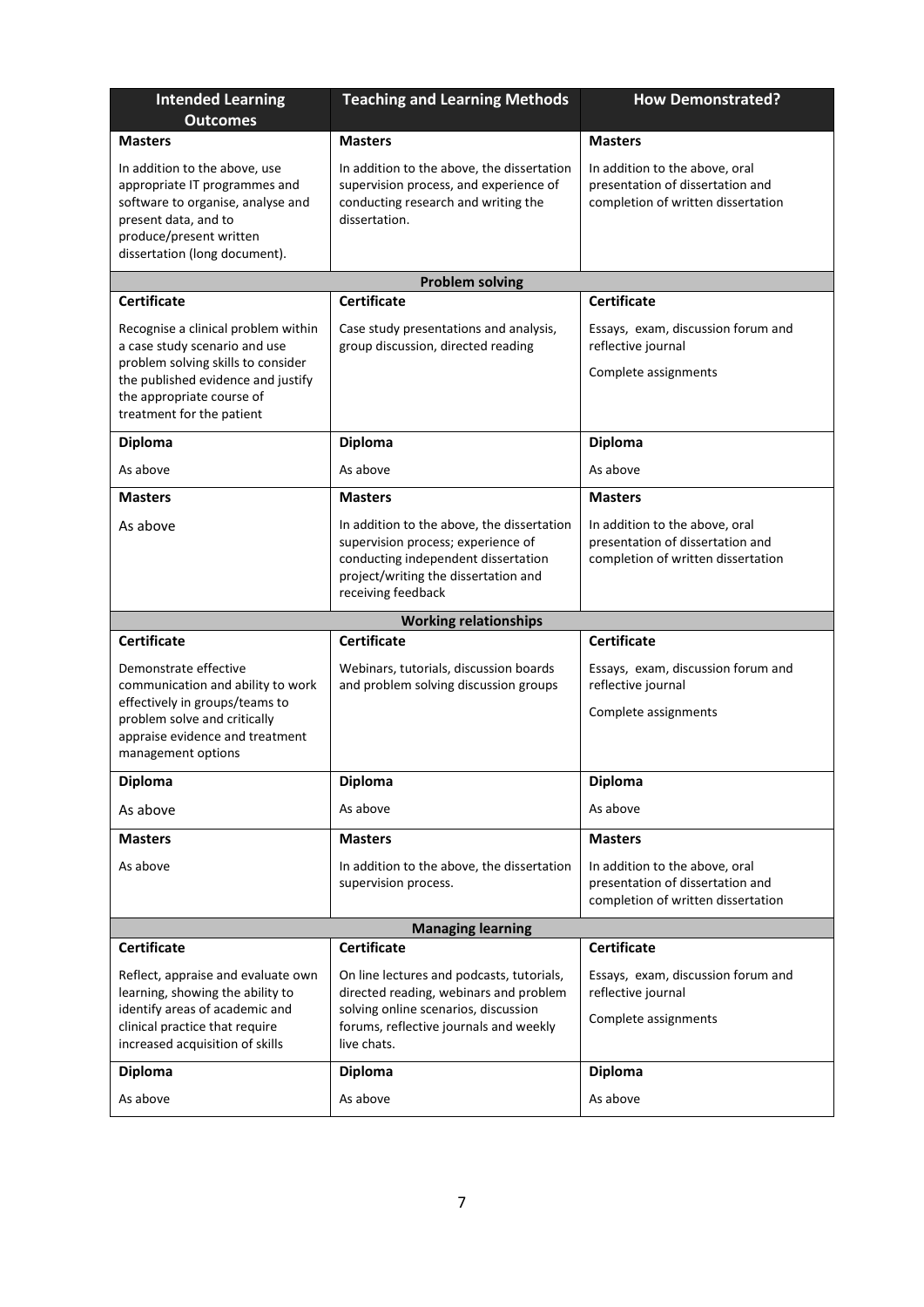| <b>Intended Learning</b><br><b>Outcomes</b>                                                                                                                                                                             | <b>Teaching and Learning Methods</b>                                                                                                          | <b>How Demonstrated?</b>                                                                                                                                     |  |
|-------------------------------------------------------------------------------------------------------------------------------------------------------------------------------------------------------------------------|-----------------------------------------------------------------------------------------------------------------------------------------------|--------------------------------------------------------------------------------------------------------------------------------------------------------------|--|
| <b>Masters</b>                                                                                                                                                                                                          | <b>Masters</b>                                                                                                                                | <b>Masters</b>                                                                                                                                               |  |
| In addition to the above, construct<br>a credible dissertation project;<br>drawing up a realistic project<br>timetable; carrying out<br>independent research; and<br>reflecting on and writing up results.              | In addition to the above, the dissertation<br>supervision process and experience of<br>writing the dissertation.                              | Data preparation in dissertation and<br>dissertation write up<br>Dissertation presentation                                                                   |  |
| Career management                                                                                                                                                                                                       |                                                                                                                                               |                                                                                                                                                              |  |
| <b>Certificate</b>                                                                                                                                                                                                      | <b>Certificate</b>                                                                                                                            | <b>Certificate</b>                                                                                                                                           |  |
| Identify and appraise career<br>progression options through<br>updating knowledge on current<br>vacancies within the area of<br>diabetes, and networking with<br>other students, course staff and<br>invited lecturers. | On line tutorials                                                                                                                             | Postgraduate PDP, effective CV                                                                                                                               |  |
| <b>Diploma</b>                                                                                                                                                                                                          | <b>Diploma</b>                                                                                                                                | <b>Diploma</b>                                                                                                                                               |  |
| As above                                                                                                                                                                                                                | As above                                                                                                                                      | As above                                                                                                                                                     |  |
| <b>Masters</b>                                                                                                                                                                                                          | <b>Masters</b>                                                                                                                                | <b>Masters</b>                                                                                                                                               |  |
| In addition to the above, undertake<br>a dissertation project related to<br>student's work<br>experience/practice. Potential<br>publication and dissemination of<br>findings where appropriate                          | In addition to the above, dissertation<br>supervision process. Experience of<br>conducting a dissertation project and<br>writing dissertation | In addition to the above, complete<br>dissertation<br>Sharing results with colleagues. Potential<br>publication and/or presentation<br>(conference/seminar). |  |

### **10. Special features**

The Diabetes Programme of study is hosted by the Leicester Diabetes Centre, which now forms one of the largest facilities in Europe for conducting first class clinical research and teaching in diabetes. In 2018 the International Diabetes Federation (IDF) awarded LDC the titles of 'IDF Centre of Education' and 'IDF Centre of Excellence in Diabetes Care'.

Our record of delivering the taught modules on the campus MSc programme has given us experience in the delivery of academic and clinical modules offering transferable skills. We have experience in evaluating these modules on a regular basis and developing the programme to meet learners' needs and expectations.

The programme of modules planned will enable key lectures from the campus based programme to be recorded and used in the Distance Learning programme. This will ensure that distance learners will have the same quality of learning materials and access to current knowledge and expertise as campus-based students.

This Distance Learning programme is run by the experienced and high profile academic staff from this specialist centre and students benefit from this experience and their specialist knowledge. The specialist staff and researchers within the LDC are both nationally and internationally recognised and have involvement in developing national and World Health Organisation guidelines for diabetes.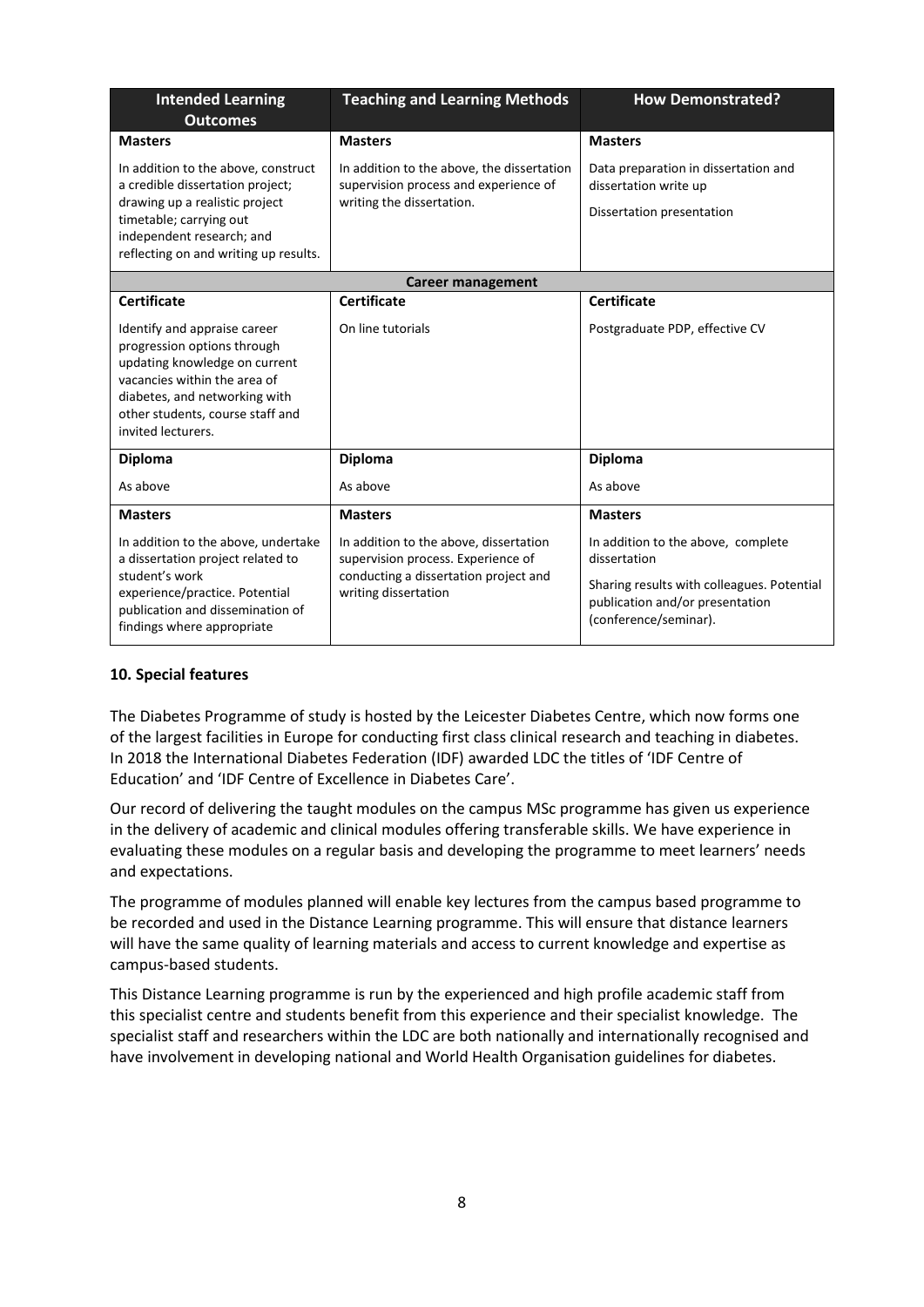### **11. Indicators of programme quality**

- The programme will be subject to standard University of Leicester procedures for quality assessment, including Annual Development Review, liaison with College Academic Committee and the programme will report to the department's Learning and Teaching Committee (L&T).
- An External Examiner will be appointed according to [Senate regulations 7.](http://www.le.ac.uk/senate-regulations)
- There will be systematic, regular evaluation by students registered with the programme, including end of module evaluation.
- The programme has a student staff committee and the elected student representative will be invited to contribute to the board of studies meeting (for unreserved business only).
- The programme's teaching staff will engage with University procedures for peer assessment of teaching and marking.
- Periodic Development Review

The existing campus based MSc and DL course consistently receives excellent feedback from External Examiners. In particular the programme is commended for the quality of the course materials, student feedback and application to clinical practice. The MSc Diabetes has strong student support systems including a student staff committee. Learning and feedback from campus based and DL programmes are shared to enhance the student learning experience.

### **12. Scheme of Assessment:**

As defined in **Senate Regulation 6: Regulations governing taught postgraduate programmes of study.** 

Students will be assessed in line with this regulation and allowed to progress. Progression through the programme will be as follows and will apply with standard university procedures:

*PG Certificate* – successful completion of 60 credits of taught modules as outlined in the marking scheme, then to the Exam Board and student asked if they want to progress to PG Diploma.

*PG Diploma –* successful completion of a **further** 60 credits of taught modules, then to the Exam Board and student asked if they want to progress to full MSc. Students progressing on to the MSc must choose and successfully complete the Foundation Research Module, as this is a qualifying module for the MSc.

*Masters* – successful completion of Dissertation (60 credits) as outlined in the marking scheme.

Students may only be awarded the Postgraduate Certificate or the Postgraduate Diploma or the Masters degree. No student may be awarded more than one of the above qualifications.

### **13. Progression points**

*Students' progress will be reviewed on the completion of the first 60 credits of taught modules and again on completion of 120 credits of taught modules. Any reassessments will be set at these progression points.*

As defined i[n Senate Regulation](http://www.le.ac.uk/senate-regulation6) 6: Regulations governing taught postgraduate programmes of study.

In cases where a student has failed to meet a requirement to progress he or she will be required to withdraw from the course and a recommendation will be made to the Board of Examiners for an intermediate award where appropriate.

### **14. Rules relating to re-sits or re-submissions:**

As defined i[n Senate Regulation 6:](http://www.le.ac.uk/senate-regulation6) Regulations governing taught postgraduate programmes of study.